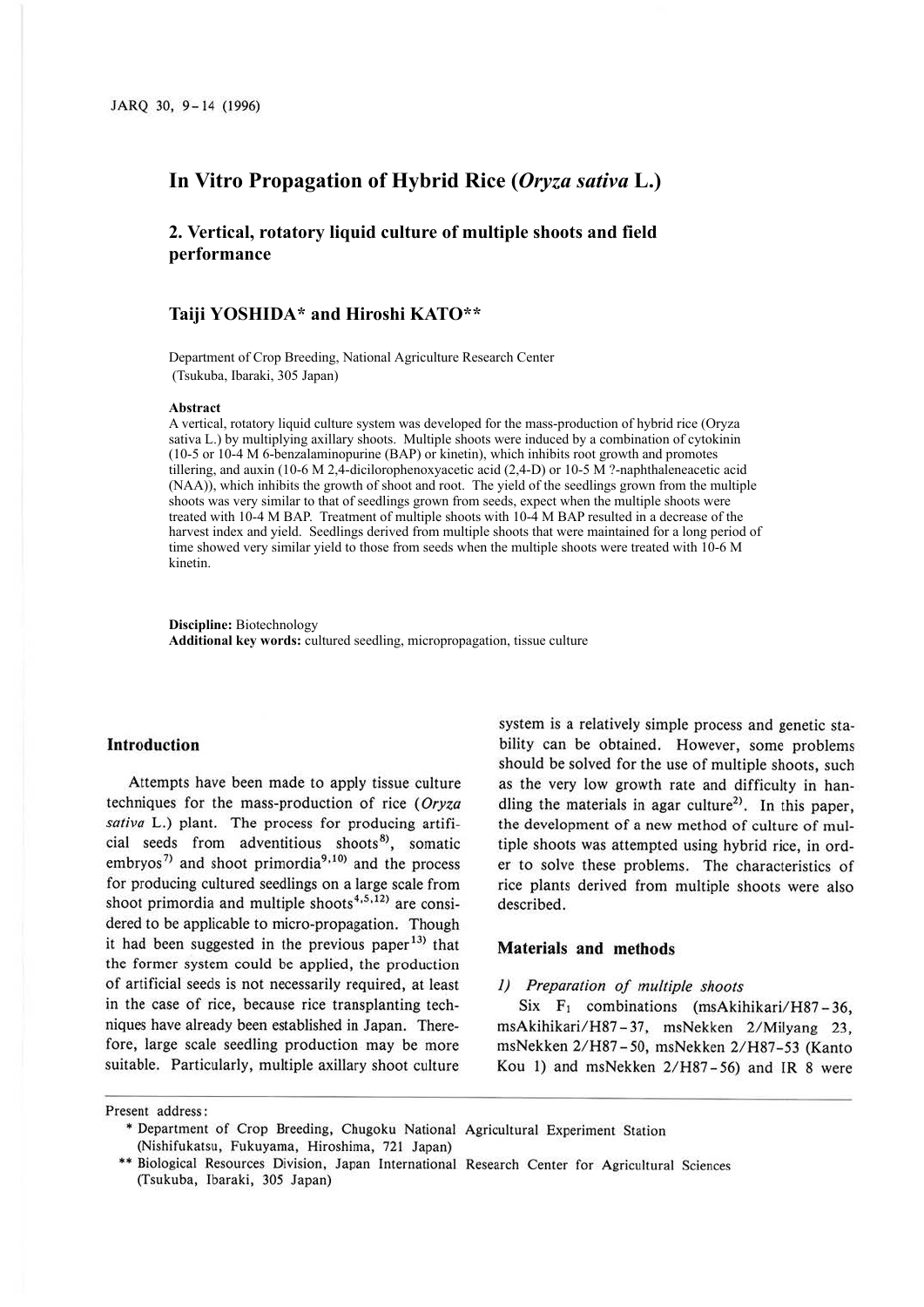tested. MS<sup>6</sup> or N<sub>6</sub> modified medium<sup>1,13</sup> with  $10^{-5}$ or  $10^{-4}$  M cytokinin (6-benzylaminopurine (BAP) or kinetin) was used. In some of the experiments,  $10^{-6}$ M 2,4-dichlorophenoxyacetic acid (2,4-D) or  $10^{-5}$  M a-naphthaleneacetic acid **(NAA)** was added to the medium. One seed or mature embryo of Kanto Kou 1 was immersed in 12 ml medium in a test tube (25 mm in diameter, 200 mm in height) which was then cultured on a gyratory shaker at a rotating speed of 2 rpm. The temperature was 25°C and the illumination ranged from 2  $\mu$ Em<sup>-2</sup>s<sup>-1</sup> (bottom of the rotator) to 60  $\mu$ Em<sup>-2</sup>s<sup>-1</sup> (top of the rotator) using cool white fluorescent tubes. Multiplication was carried out under the same conditions of medium and

environment as those for the initiation of multiple shoots.

#### *2) Field test of multiple shoots*

Multiple shoots of Kanto Kou 1 subjected to short culture and prolonged culture were tested for yield in the field. Multiple shoots cultured for a short period of time were initiated from the culture of a mature embryo in 24 ml MS medium in a test tube (30 mm in diameter, 200 mm in height) under the same conditions as those described in the section "preparation of multiple shoots''. The culture started in March 3, 1990. The materials were maintained at intervals of 10 days for multiplication. Multiple



| Plant part | Seed               |                    | Embryo                  |  |  |  |  |
|------------|--------------------|--------------------|-------------------------|--|--|--|--|
| Medium     | MS                 |                    | MS                      |  |  |  |  |
| Cytokinin  | <b>BAP</b> Kinetin | <b>BAP</b> Kinetin | BAP Kinetin BAP Kinetin |  |  |  |  |

Plate 1. Effects of plant part (seed or embryo), medium (MS or N<sub>6</sub> modified) and hormone  $(10^{-5}$  or  $10^{-4}$  M BAP or kinetin) on multiple shoot formation in JR 8 after I month of culture Multiple shoots were initiated and cultured in 12 ml medium in a test tube (25 mm in diameter) using a vertical, rotatory culture (2 rpm) system at 25°C under an illumination of 60  $\mu$ Em<sup>-2</sup>s<sup>-1</sup>.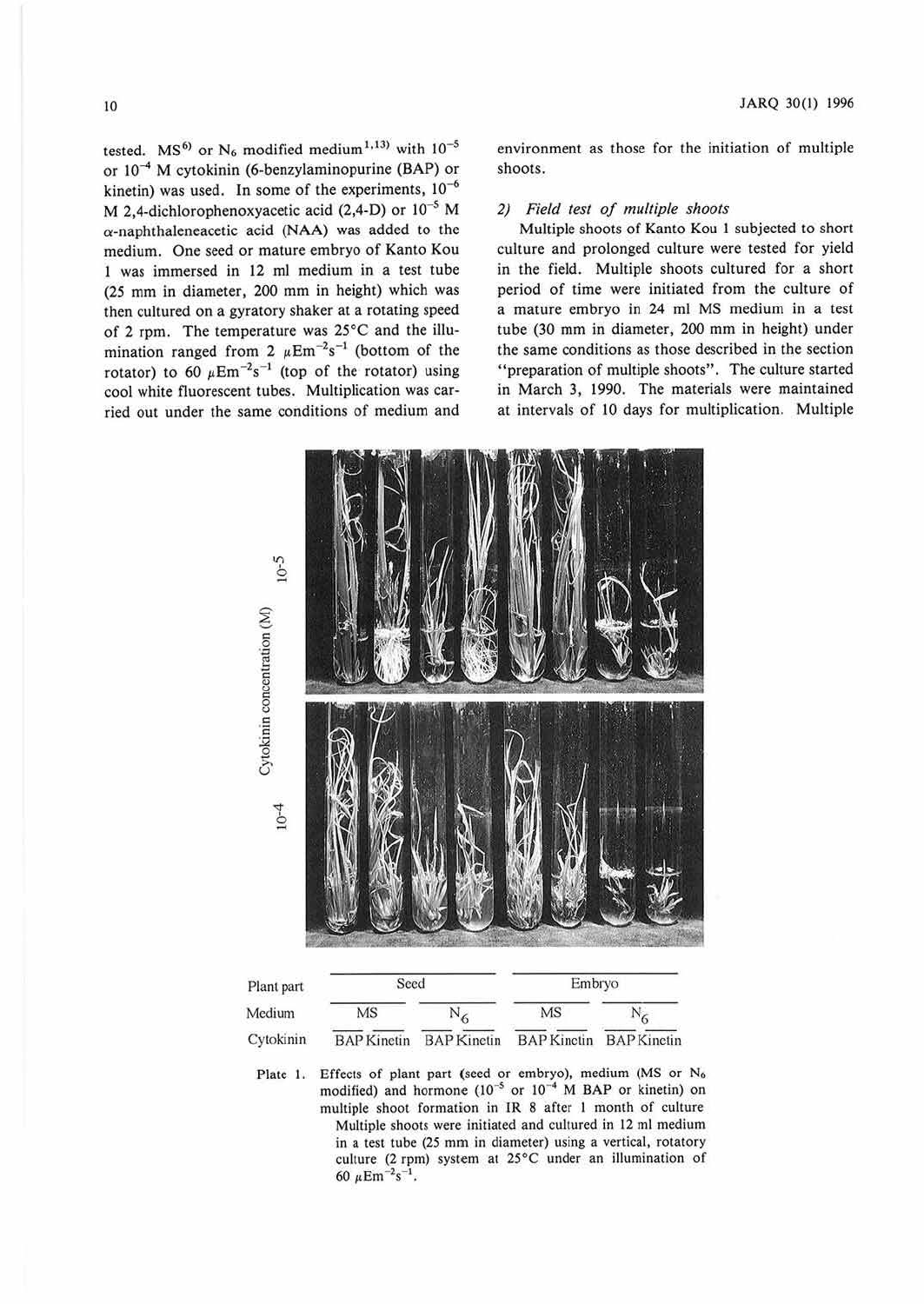shoots in prolonged culture were subjected to stationary culture using  $N_6$  modified agar medium  $(0.5 \times 10^{-4}$  M BAP, 3% sucrose, 0.8% agar) in a culture bottle (6 cm in diameter, 12 cm in height) at 25°C under illumination of 2  $\mu$ Em<sup>-2</sup>s<sup>-1</sup> provided by cool white fluorescent lights. The culture started on July 8, 1988. The multiple shoots in prolonged culture were maintained without subculture except once each in October and December 1988. They were cultured in the same manner as the multiple shoots in short culture after March 1990.

Multiple shoots were cut into pieces on May 12, 1990. Individual shoots (cultured seedlings) were grown on soil for rooting in a greenhouse. Ordinary seedlings were grown from seeds sowed in a nursery bed on May 7. The seedlings were transplanted at the planting density of 30 cm (row distance)  $\times$  20 cm (hill distance) in a field on June 7. One cultured seedling/hill or two ordinary seedlings/hill were planted. Each of the three fertilizer elements  $(N, P<sub>2</sub>O<sub>5</sub>)$ and  $K_2O$ ) was applied at the rate of 0.5 kg/a as basal dressing, followed by 0.3 kg/a at the panicle formation stage and 0.2 kg/a at the ripening stage. Two central rows among four in a block were investigated. Other cultivation conditions and survey procedures followed standard methods.

#### **Results and discussion**

### *I) Effects of plant part, medium and hormone on multiple shoot formation*

Plate 1 shows the effects of plant part (seed or embryo), medium (MS or  $N_6$  modified) and hormone  $(10^{-5}$  or  $10^{-4}$  M BAP or kinetin) on multiple shoot formation in IR 8 after I month of culture. In general, tillering began at a level of  $10^{-6}$  M cytokinin, and became profuse, resulting in the formation **of**  multiple shoots as the concentration increased. Shoot growth (elongation) was arrested at  $10^{-4}$  M, where many shoots were formed, but frequently died, particularly when they developed from mature embryos. Shoots formed tended to become brown, frequently died at 10-4 **M BAP,** whereas browning was not significant at  $10^{-4}$  M kinetin. Seeds, which were affected by endosperm, required a higher level of cytokinin than mature embryos for the induction of multiple shoots. Multiple shoots were formed and multiplied more readily in MS medium than in N6 modified medium. *lndica* varieties were more sensitive to low concentrations of cytokinin than *japonica*  varieties. Intense illumination promoted the formation of multiple shoots. Root development was

inhibited at  $10^{-5}$  M and  $10^{-4}$  M cytokinin, except when seeds were cultured in a medium with  $10^{-5}$ M kinetin.

#### *2) Multiplication of axillary shoots*

Multiple shoots developed with each of the six combinations tested through the multiplication of axillary shoots (Plate 2). Tillering was observed after 2 weeks of culture, and the number of shoots increased by 3.38-6.32 times, 4.95 times on an average, every 10 days at  $10^{-5}$  M cytokinin in MS medium (interval for subculture: 10 days). Theoretically,  $4.38 \times 10^{12}$  (4.95<sup>182/10</sup>) seedlings could be produced from a single shoot within 6 months by the application of the rotatory liquid culture of multiple shoots.

Multiple shoots shorter than I cm developed in the multiple shoot formation medium after the addition of a narrow range of auxin concentrations (Plate 3). In this case, adventitious shoots were sometimes initiated.

Multiple shoots of Kanto Kou 1 on N<sub>6</sub> modified agar medium with  $0.5 \times 10^{-4}$  M BAP could be maintained for more than 20 months. Multiple shoots were not subcultured during 15 months, but they



Plate 2. Effect of BAP on multiple shoot formation in N6 modified media Seeds of msNekken 2/H87-50 were used.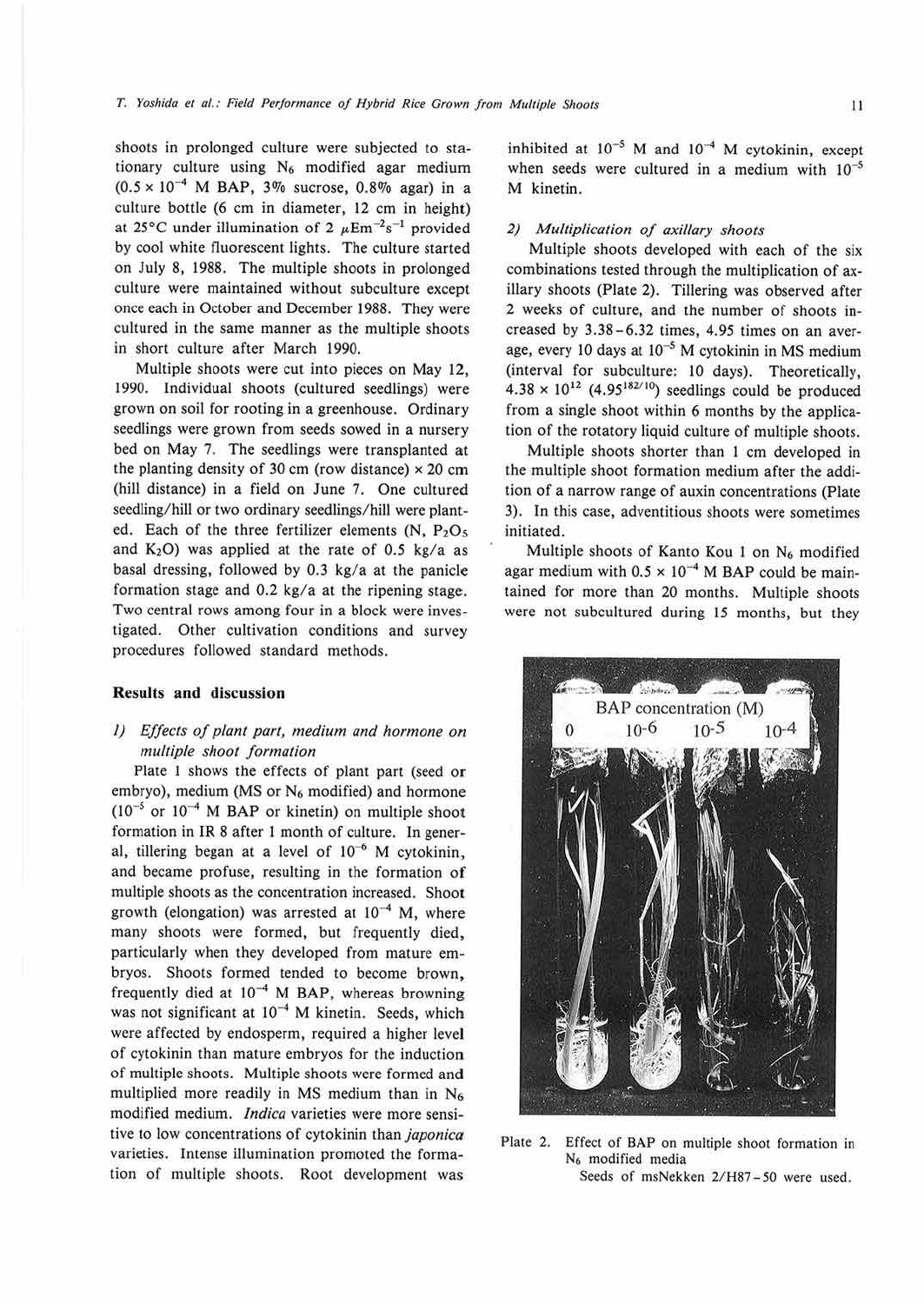

Plate 3. Multiple shoots shorter than 1 cm developed in N<sub>6</sub> modified medium with 10<sup>-4</sup> M kinetin and 10<sup>-6</sup> M 2,4-D Seeds of msNekken 2/H87-36 were used. Bar indicates *5* mm.

were alive, though growth was arrested (Plate 4).

## *3) Characteristics of plants grown from multiple shoots*

Although rooting of multiple shoots is often considered to be difficult in other species, the multiple shoots of rice planted in soil easily developed roots and grew (Plate 5). However, leaf withering occurred due to the delay in rooting and transpiration, and the initial growth was markedly delayed. Table I shows the growth and yield components of Kanto Kou l grown from cultured seedlings and ordinary seedlings. Compared with plants grown from seeds, the plants from multiple shoots showed a delay in heading dates (September 10-19 as compared with those of ordinary seedlings: September 8), decrease in panicle number, and increase in panicle length. The husked grain yield  $(58.4 - 71.0 \text{ kg/a})$  of seedlings grown from multiple shoots cultured with  $10^{-5}$  or  $10^{-4}$  M kinetin or  $10^{-5}$  M BAP was very similar to that  $(62.8 \text{ kg/a}, 65.5 \text{ kg/a})$  of ordinary seedlings. On the contrary, the use of  $10^{-4}$  M BAP resulted in a lower harvest index (0.31, 0.36 compared with the values obtained in ordinary seedlings: 0.42, 0.44)



Plate 4. Multiple shoots from seed of Kanto Kou 1 on  $N_6$  modified agar medium with  $0.5 \times 10^{-4}$  M BAP after 3 months of culture They could be maintained for more than 20 months. Bar indicates I cm.

and a decrease in yield (52.9, 56.7 kg/a). The yield of the seedlings grown from multiple shoots subjected to prolonged culture and treated with  $10^{-5}$  M kinetin was very similar (64.8 kg/a) to that of seedlings grown from multiple shoots cultured for a short period of time.

The use of  $10^{-4}$  M BAP resulted in a reduced yield compared with the use of  $10^{-5}$  M BAP or  $10^{-5}$ or  $10^{-4}$  M kinetin, presumably because the former suppressed rooting and delayed the initial growth. However, genetic variations due to BAP could not be ruled out. In fact, abnormal multiple shoots caused by the application of 5 mg/l BAP have been reported in wheat<sup>11</sup>. Seedlings subjected to prolonged culture and treated with kinetin did not display a decrease in yield. Therefore, multiple shoots can be maintained for a Jong period of time by this method.

The seedlings derived from shoot primordia headed earlier than the control<sup>13</sup>, unlike those derived from multiple shoots. The delay in growth may be due to transplanting injury, because the materials were directly converted to seedlings without aseptic rooting treatment.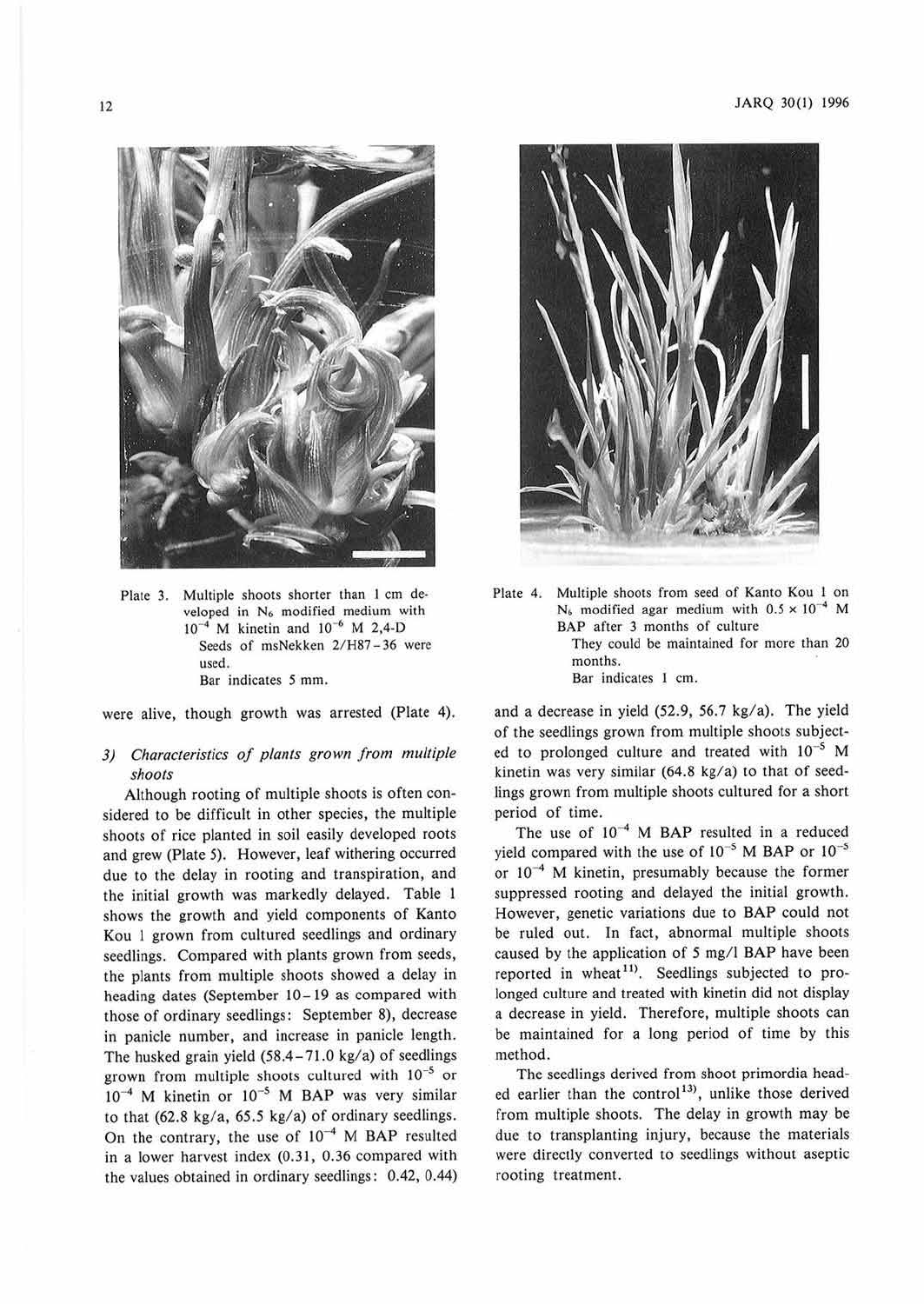

Plate 5. Plants grown from multiple shoots (A) and seeds (B) of Kanto Kou 1 Multiple shoots were cultured for a short period of time in the medium with  $10^{-5}$  M BAP.

|  |  |                                  | Table 1. Growth and yield components of Kanto Kou 1 grown from cultured |  |  |  |  |
|--|--|----------------------------------|-------------------------------------------------------------------------|--|--|--|--|
|  |  | seedlings and ordinary seedlings |                                                                         |  |  |  |  |

|                       | K.C. <sup>a</sup> | C.C.<br>(M) | F.C.<br>$(Y.M)^{b}$ | H.A.<br>(m <sup>2</sup> ) | C.L.<br>(cm) | P.L.<br>(c <sub>m</sub> ) | P.N.<br>$($ /hill $)$ | D.W.<br>(kg/a) | U.G.<br>(kg/a) | H.G.<br>(kg/a) | H.I. | Q.G. |
|-----------------------|-------------------|-------------|---------------------|---------------------------|--------------|---------------------------|-----------------------|----------------|----------------|----------------|------|------|
| Ordinary              |                   |             |                     | 2.52                      | 86.0         | 22.0                      | 18.0                  | 143.3          | 79.3           | 62.8           | 0.44 |      |
| seedlings             |                   |             |                     | 2.52                      | 83.9         | 23.2                      | 16.6                  | 155.0          | 82.4           | 65.5           | 0.42 |      |
| Cultured<br>seedlings | Kinetin           | $10^{-5}$   | 90.3                | 1.32                      | 83.2         | 24.7                      | 15.8                  | 146.3          | 74.5           | 58.4           | 0.40 | S    |
|                       | Kinetin           | $10^{-5}$   | 88.10               | 1.20                      | 81.8         | 24.6                      | 15.6                  | 151.7          | 82.9           | 64.8           | 0.43 |      |
|                       | Kinetin           | $10^{-4}$   | 90.3                | 1.44                      | 86.8         | 25.4                      | 15.9                  | 161.7          | 90.1           | 71.0           | 0.44 |      |
|                       | BAP               | $10^{-5}$   | 90.3                | 1.56                      | 87.7         | 26.6                      | 14.9                  | 150.0          | 82.6           | 64.5           | 0.43 |      |
|                       | BAP               | $10^{-4}$   | 90.3                | 2.28                      | 86.0         | 24.5                      | 15.4                  | 157.5          | 71.8           | 56.7           | 0.36 |      |
|                       | <b>BAP</b>        | $10^{-4}$   | 88.10               | 0.92                      | 86.9         | 25.1                      | 16.3                  | 170.0          | 69.9           | 52.9           | 0.31 | 4    |

a): K.C.; Kind of cytokinin in the culture medium, C.C.; Concentration of cytokinin, F.C.; First day of culture, **H.A.;** Harvested area, C.L.; Culm length, P.L.; Panicle length, P.N.; Panicle number, D. W. ; Total dry weight, U.G.; Unhusked grain yield, H.G.; Husked grain yield, H.J.; Harvest index (H.G./0.W.), Q.G. ; Quality of grain (5, good; 1, poor).

b): Y.M ; Year month.

*4) Prospects for use of multiple shoot culture system*  The multiplication rate in this culture system was considerably higher than the 3 times/4 weeks values reported by Hisajima et al. <sup>4</sup> >, *5* times/3-4 weeks values reported by Kumari et al.<sup>5)</sup> and 25 times (maximum)/1 month values reported by Greco et al.<sup>3)</sup>. It is thus considered that the problem of multiplication rate of multiple shoots, which was a major constraint, had been solved.

The handling of multiple shoots, which was considered to be another shortcoming, became easier by suppressing shoot growth with a narrow range of concentrations of auxin that does not allow the

induction of callus or adventitious shoots. However, manual division of stocks is still required. Further studies on cost reduction, such as robotization, are necessary.

Possibility of mass-production of hybrid rice by the multiplication of axillary shoots has thus been demonstrated. This technique could be applied to hybrid rice as well as to other rice varieties.

#### **References**

1) Chu, C. C. et al. (1975): Establishment of an efficient medium for anther culture of rice through comparative experiments on the nitrogen sources.